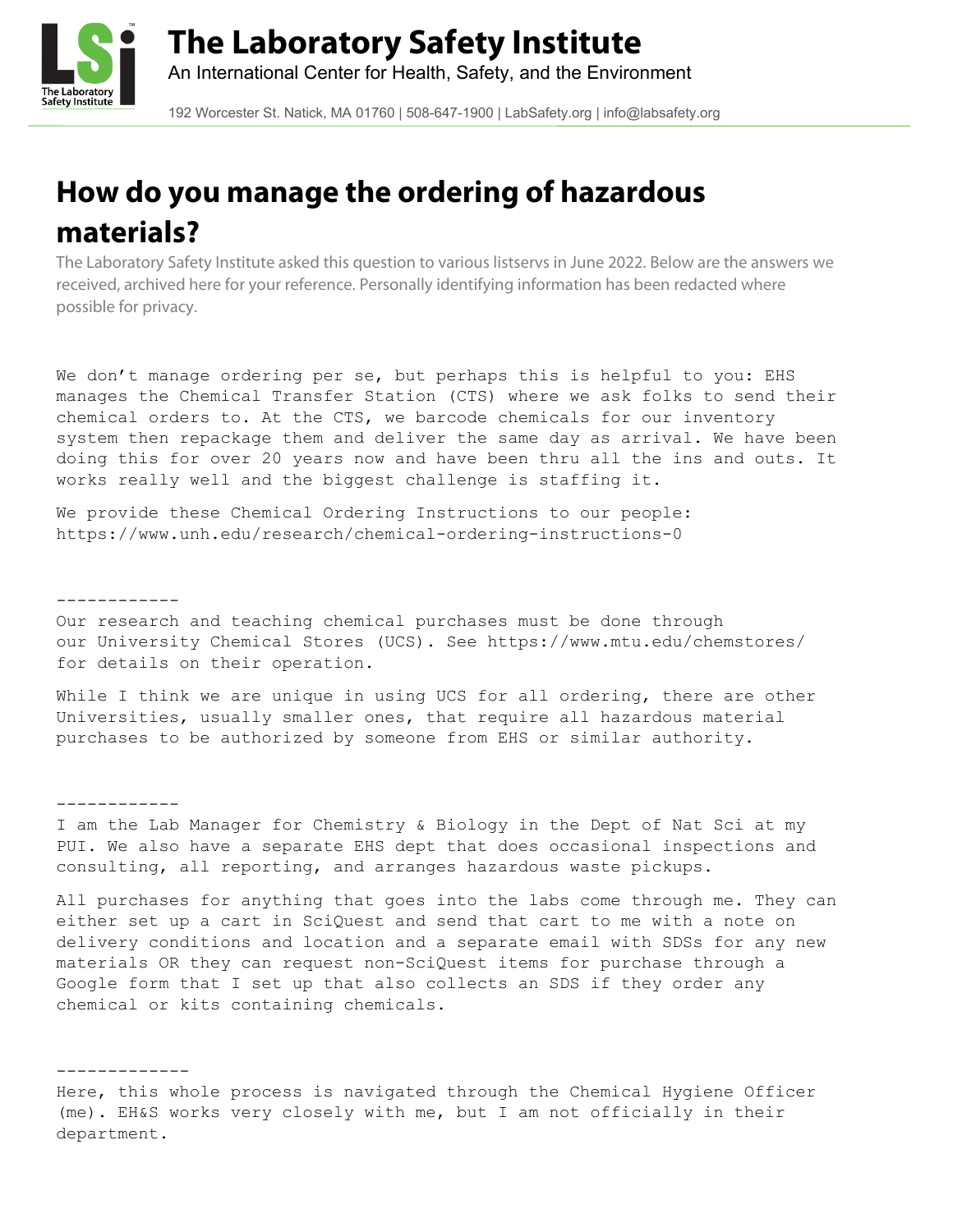## -------------

They are notified about high hazard chemicals by agreement with purchasing. Includes peroxides and shock sensitive chemicals. They manage the ordering of controlled substances/select agents.

-------------

1. We have a list of chemicals which they are not permitted to purchase, because they require medical surveillance and there are other less hazardous substitutes.

2. I worked in government, and there were great pressures to buy at the lowest per unit cost, even when we did not need and could never use certain chemicals either in volume or quantity. It was very had to stop purchasing from substituting in particular single bottle purchase for a case at a lower per unit cost.

3. We spent a lot of time educating number crunchers about storage issues, monitoring, waste and destruction costs of these unnecessary purchases. In particular, the inventory, monitoring and associated personnel costs that took our forensic chemists off the benches inspecting, monitoring and arranging for disposal of these hazardous chemicals.

4. Lastly, we as an accredited laboratory, and since each individual laboratory had to track the individual lot numbers, we often had to purchase small bottled volumes, so that each laboratory would have its own certified supply. If a reagent was made from a larger lot, even that reagent lot and its constituent chemical lots had to be tracked throughout the larger laboratory system.

-------------

Just a quick note that we have a decentralized chemical acquisition. For the Engineering Program, when department folks receive purchase requests for non-routine chemicals and unusual materials, they send me the info and I conduct a "chemical risk assessment," and provide them with recommendations, safety concerns, storage & handling requirements, and facilitate development of Standard Operating Procedures (SOP).

#### -------------

The arrangement that we worked out with EH&S for our chemical purchases is:

1. We place the order in our purchasing software.

2. For our department, all chemical orders have to go through our stockroom manager (for our teaching labs) or me (research/instrumentation technician) for our research labs.

3. We download a copy of the SDS. We file two copies, one hard copy that is kept in our stockroom and one electronic copy that is filed in our department's eVelocity folder.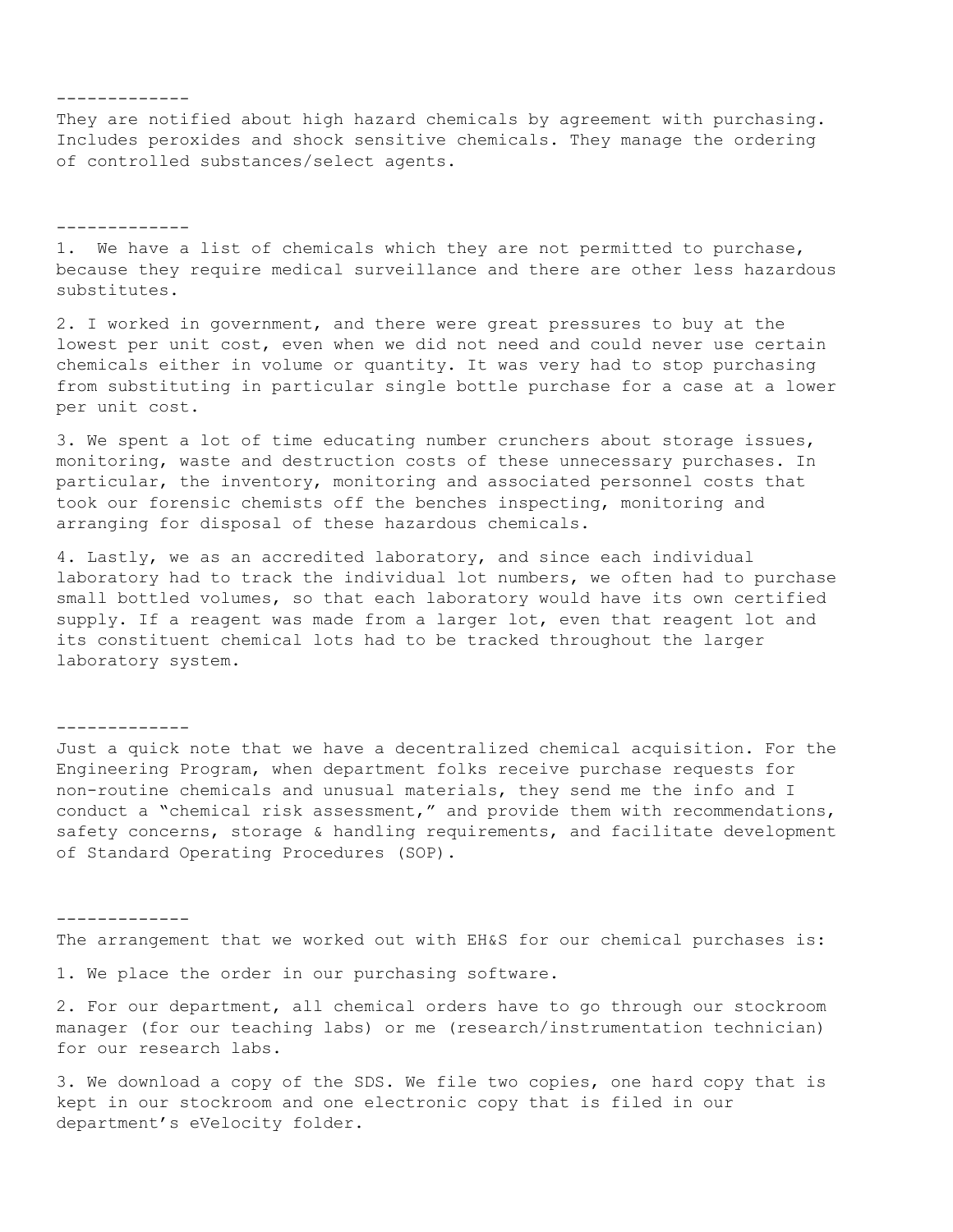4. Once the order is placed, we send a copy of the SDS to both the PI who placed the order and our hazardous materials technician.

Chemicals are all received in the main office, and the PI who ordered them picks them up from there. Individual chemical management is the responsibility of each PI. We recommend that:

1. They date each chemical and label it with their initials upon receipt.

2. They immediately update the chemical inventory that they have posted inside their lab.

The chemical stockroom does this for all chemicals in the teaching labs.

### ------------

We approve PO's and we are copied on HAZMAT P-Card Purchases for review and action if necessary. HAZMAT P-Card holders are trained by EHS on volume limits, PO only materials, and when to reach out for support.

#### ------------

We utilize a work order software system through Facilities where approval requests for purchasing hazardous materials and/or equipment containing or utilizing hazmats are submitted and approved by the Director of EH&S or delegated EH&S staff.

A PO or credit card purchase can't be processed without prior authorization. The purchase of hazardous materials protocol is included in the Procurement/Purchasing manual and the same model for donations. We used emails in the past for approvals, but we are finding this works better.

------------

We used to be able to use our procurement credit cards (ProCards) after being trained by EH&S on Hazardous Materials handling, but the Procurement department has walked that back recently with an exodus from the area of knowledgeable staff with historical knowledge. Now we are being told we can only order using an Open Purchase Order or with an approved Exception Request made to the Procurement Department to use credit card.

#### ------------

EHS has been doing approvals for 30-40 years. Started with radioactive materials, and then I was given the project maybe 25 years ago and it grew to include a lot more.

After 9/11, and CFATs and the bio regulations came into being, the program grew again to include many of the CFATS chemicals, select agents, high toxic toxins, etc. We continually add to it; most recently 3D printers, boats and water craft and now insurances dept's try to buy over and above our policies.

We do this 2 ways: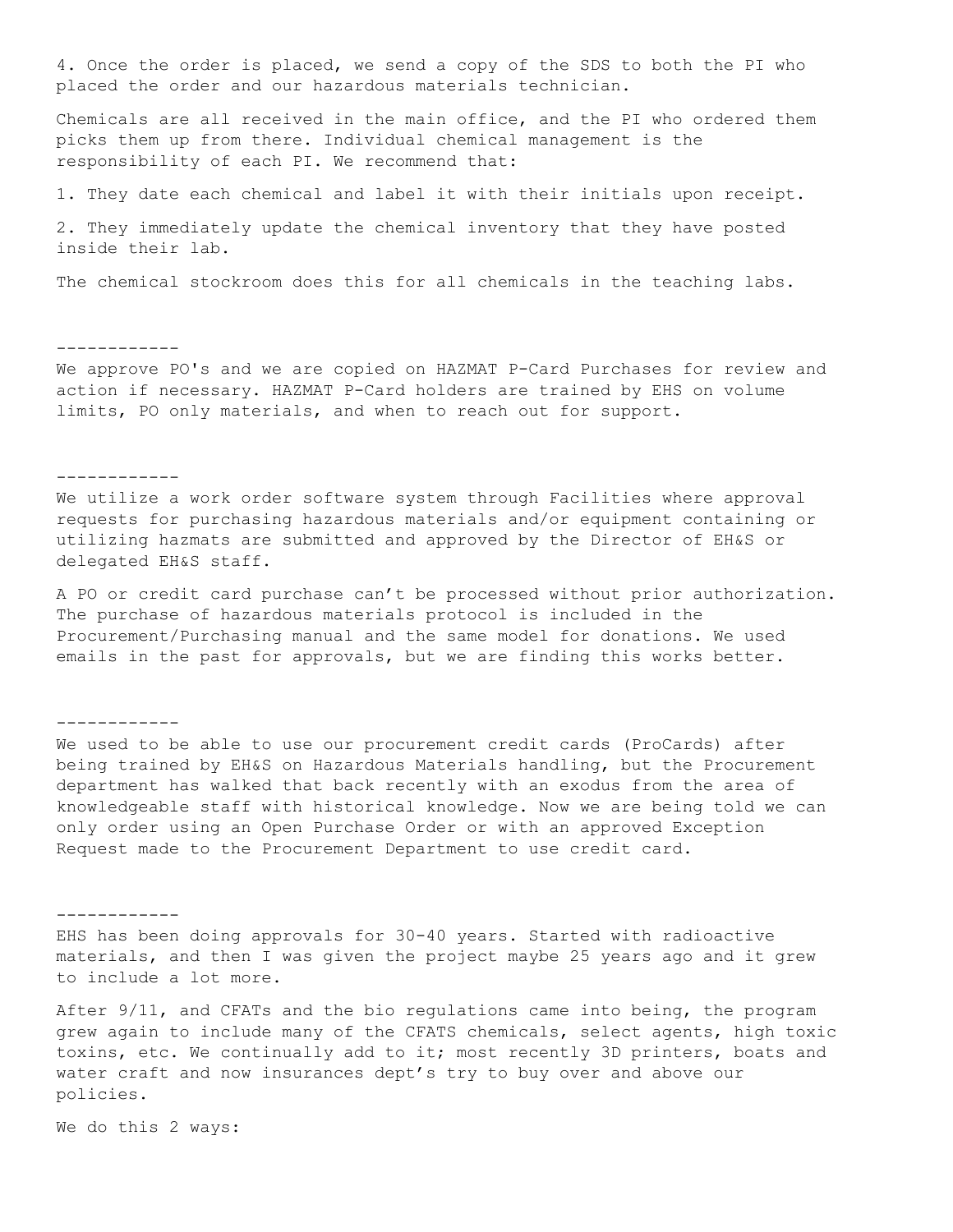\* Through our Purchasing Dept. We have many items listed. Some by the 8 digit commodity code and others by name, and this includes all capital letters, mix of caps and lower case and then all lower case. Our system has a hard time with caps.

\* Through the P card reviews. We have advertised this process over and over and over to try to get the word out for these to be reviewed and approved before items are purchased. We still get folks that buy something, find will not pay for it and either have to return it or pay for it themselves and get it off campus.

In my experience working with large, mid-sized and small campuses, here are my 2 cents.

I would say probably yes, size is a factor. Practicability is probably inversely related to size.

\* Large universities may have too many "moving parts" to readily establish and maintain centralized control by EHS, and EHS may not want to expend their political capital trying. Software tools, staffing and campus community cooperation would all be factors that could make or break the effort.

\* Despite limited EHS staff resources, mid-sized to small universities have far fewer chemicals, fewer departments, less institutional inertia, and greater adaptability to make changes. In the case of our campus (mid-sized), it happened by presidential edict, reorganizing EHS responsibilities. Our three "smalls" can readily work with their few departments/faculty to make it happen, much more personally.

------------

------------

Orders must go through our stockroom coordinator, who is on our lab safety committee (along with science chairs). Hence if something we have not seen before comes up, we can review it. Once the stockroom orders it and it arrives, we inventory it so I as CHO can see what we have on campus.

# ------------

At a large manufacturing company that I used to work for, we implemented a New Chemical Review Process. We worked with the purchasing department to ensure that no new chemicals were purchased unless they had been through this review process. I don't think we would have been able to get this process except for the very high cost of disposal of some hazardous chemicals through lab packs and the high cost of industrial hygiene monitoring that we needed to do when certain hazardous chemicals were purchased (methylene chloride in this case). So, the New Chemical Review Process was sold as cost savings to prevent unwanted chemicals in the building. This was many years ago, but I believe the process started with the engineer who filled out a form with the SDS attached sending it to Purchasing, Purchasing sending it to EHS, and then back to Purchasing.